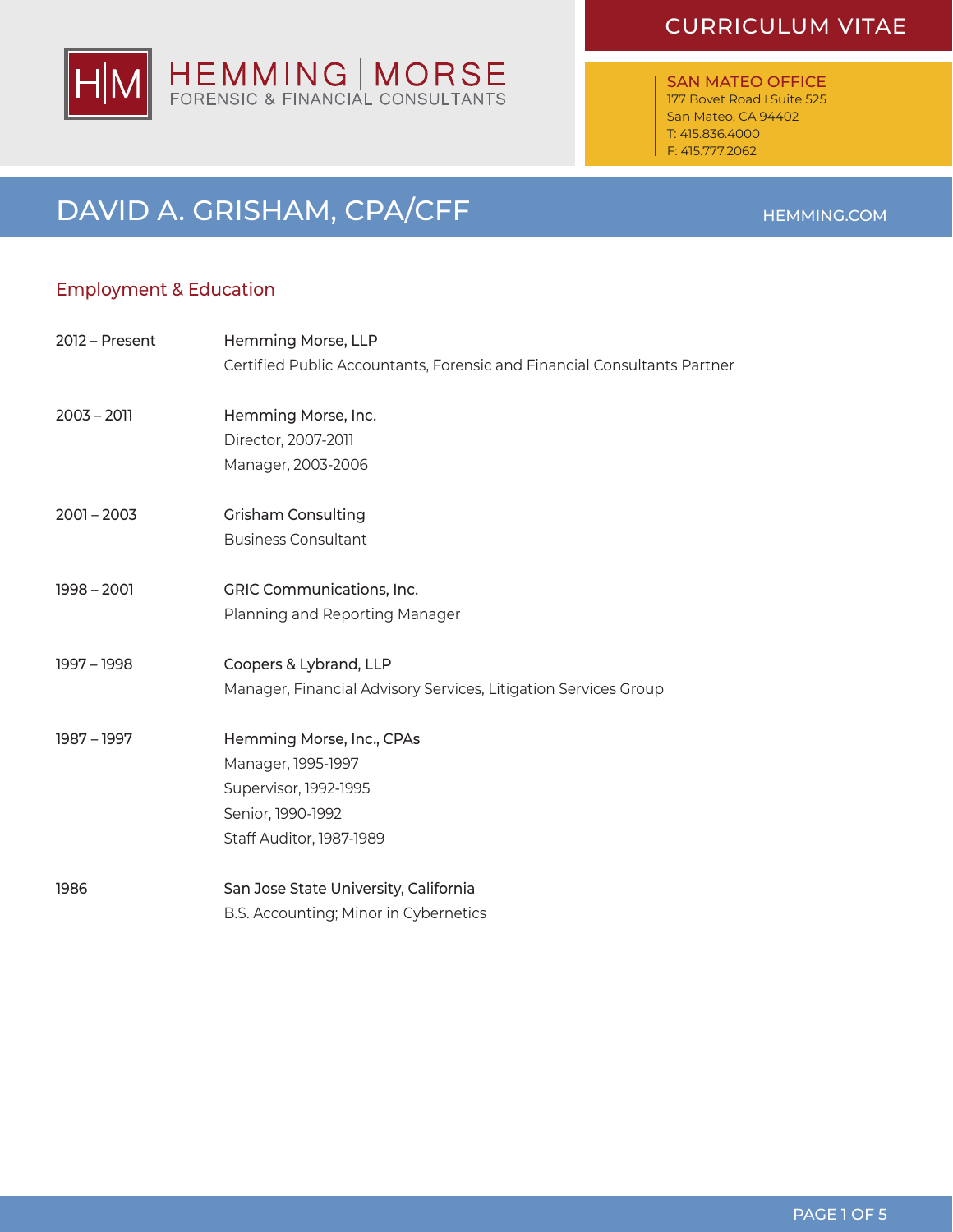# HEMMING | MORSE

# CURRICULUM VITAE

SAN MATEO OFFICE 177 Bovet Road I Suite 525 San Mateo, CA 94402 T: 415.836.4000 F: 415.777.2062

# DAVID A. GRISHAM, CPA/CFF **Annung** CONTENTS AND MEMMING.COM

## Professional & Service Affiliations

- Certified Public Accountant, State of California
- Certified in Financial Forensics
- California Society of Certified Public Accountants
	- Board of Directors, San Francisco Chapter, 2009-2018
	- President, SF Chapter, 2016-2017
	- State Council Member , 2013-present
	- Economic Damages Section, Member
	- CalCPA Nominations Committee, 2019
	- Education Foundation Nominations Committee, 2017-2019
	- Construction Industry Conference Planning Committee, Member, 2006
- American Institute of Certified Public Accountants
- Adjunct Professor, Golden Gate University
	- Introduction to Financial Forensic Accounting 2009-2017
	- Construction Claims, 2009-2017
- Menlo College, Accounting Advisory Board, 2008-2015
- Construction Financial Management Association
- Hillbarn Theatre
	- Board Member, 2019-present
	- Treasurer, 2020

## Presentations & Publications

- "Fraud Investigation" Internal County Auditors, September 2015
- "Damages after Sargon" California Lawyer, June 2014
- "Construction Fraud Insights" Accounting & Financial Women's Alliance, July 2013
- "Construction Law 101: Claims and Scheduling" Bar Association of San Francisco, May 2013
- "Facts about Fraud" Cal Society of CPAs, CPE Extravaganza, June 2006
- "Revenue Recognition of Software Contracts" Hemming Morse, Inc., November 2005
- "Construction Litigation" Jeffreys Henry International Litigation Conference, 2004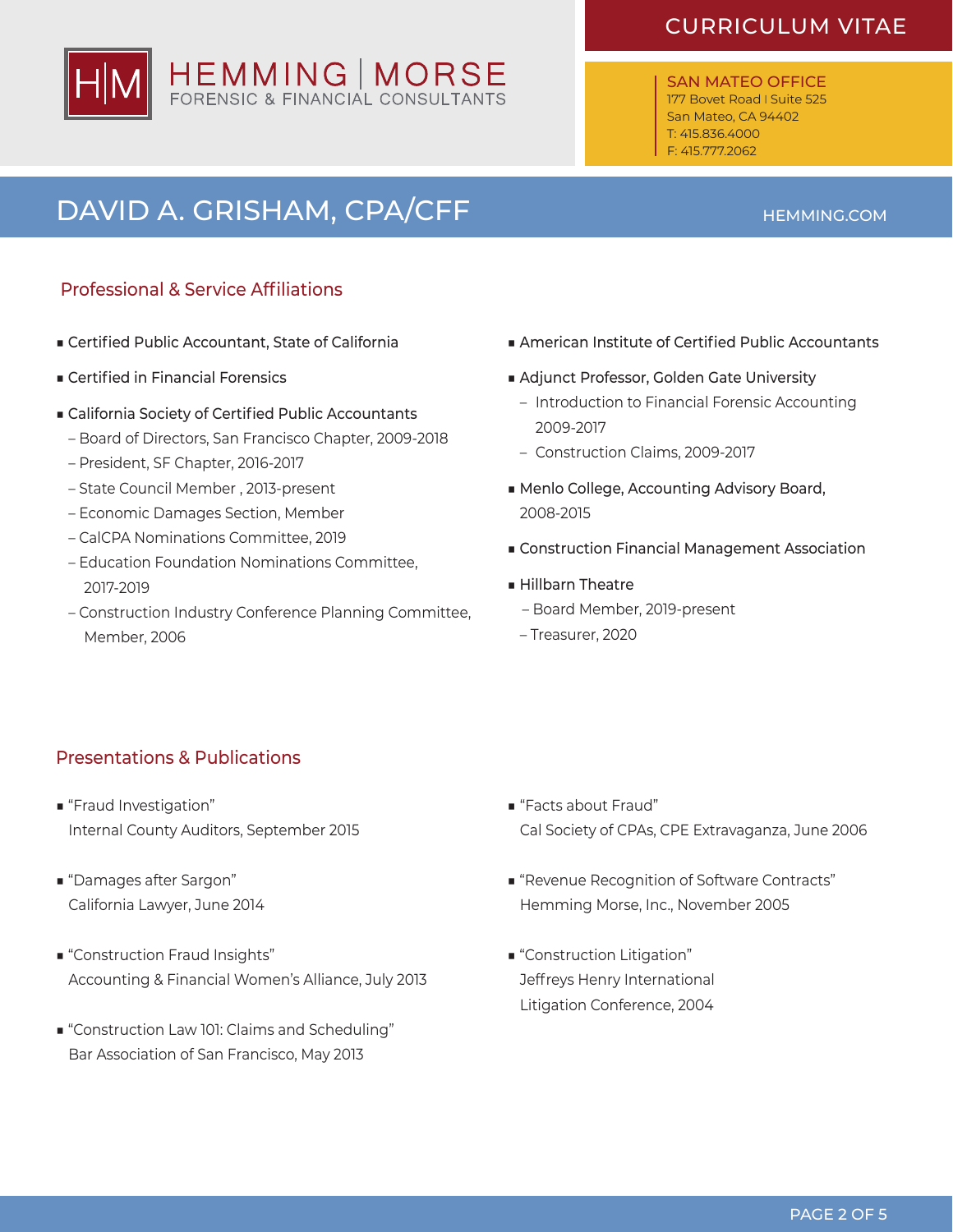# HEMMING | MORSE<br>FORENSIC & FINANCIAL CONSULTANTS

# DAVID A. GRISHAM, CPA/CFF **Annung** CONTENTS AND MEMMING.COM

## **Testimony**

#### Trial

■ Beeson, et al. v. Fireman's Fund Insurance Co., Inc. (2014) California Superior Court, County of Marin Case No. CIV092545

#### Arbitration

■ Shawmut Woodworking & Supply, Inc. dba Shawmut Design & Construction v. BHFC Operating , LLC (2021) Case No. 01-19-0002-1031

#### Deposition

- Shawmut Woodworking & Supply, Inc. dba Shawmut Design & Construction v. BHFC Operating , LLC (2021) Case No. 01-19-0002-1031
- Ghilotti Bros., Inc and Ghilotti/Myers, JV v. C.C Myers, Inc. et al. (2018) California Superior Court, County of Sacramento Case No. 34-2016-00192476
- Southwest Research Institute v. Direct Drive Systems, Inc. (2017) California Superior Court, County of Orange Case No. 30-2015-00822942-CU-BC-CJC
- United Tactical Systems, LLC v. Real Action Paintball, Inc. and K.T. Tran (2017) United States District Court Northern District of California, Case No. 3:14-cv-04050-MEJ
- Brett F. Stuart and Nan M. Stuart v. Rotary Technologies, et al. (2014) California Superior Court, County of Los Angeles Case No. GC049943
- Beeson, et al. v. Fireman's Fund Insurance Co., Inc. (2013) California Superior Court, County of Marin Case No. CIV092545
- Santa Clara Valley Water District v. Olin Corporation (2008) U.S. District Court, Northern District of California Case No. C07-03756RMW

# CURRICULUM VITAE

SAN MATEO OFFICE 177 Bovet Road I Suite 525 San Mateo, CA 94402 T: 415.836.4000 F: 415.777.2062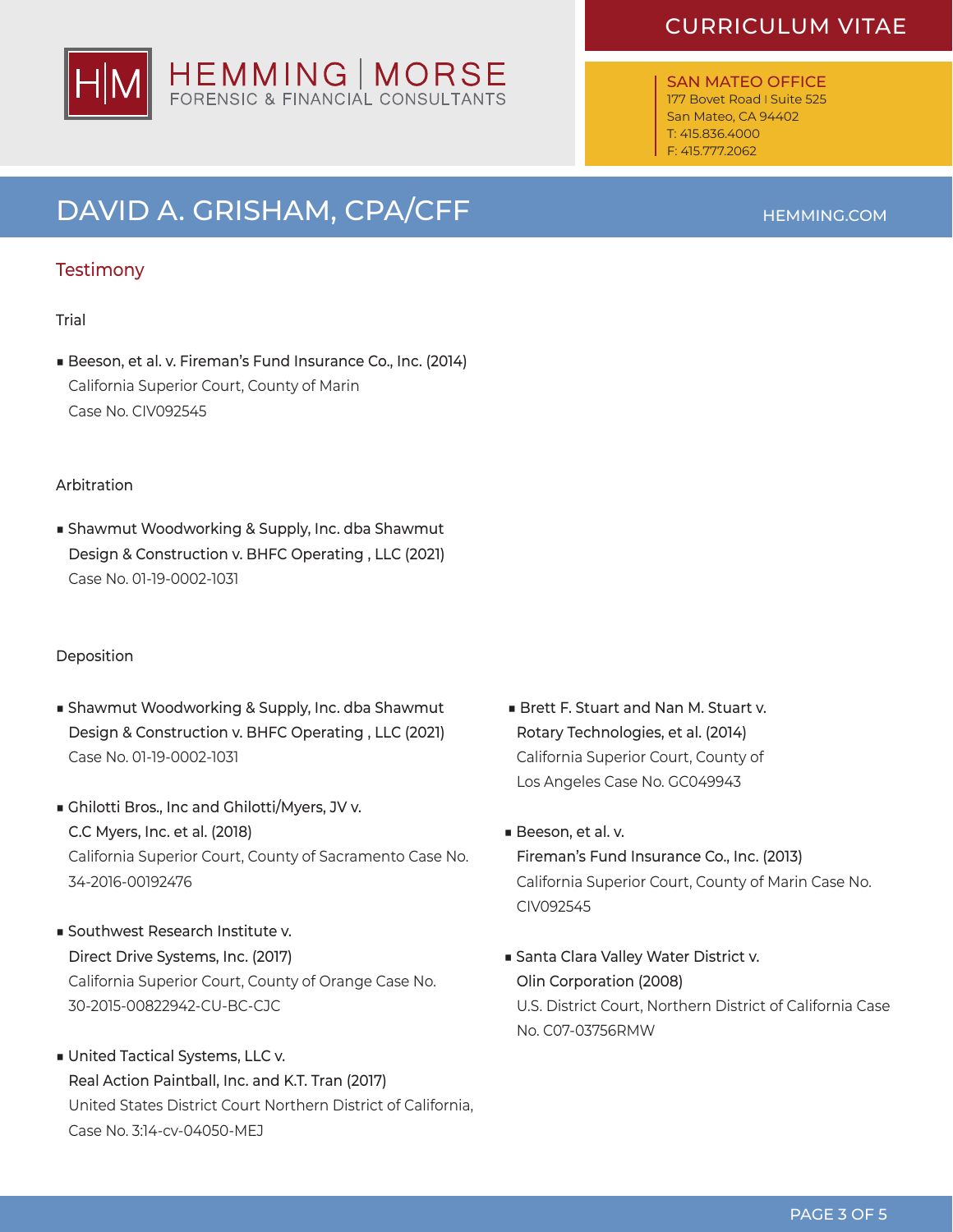# HEMMING | MORSE

# CURRICULUM VITAE

SAN MATEO OFFICE 177 Bovet Road I Suite 525 San Mateo, CA 94402 T: 415.836.4000 F: 415.777.2062

# DAVID A. GRISHAM, CPA/CFF HEMMING.COM

## Selected Experience

#### Construction Disputes

- Consultant for a not-for-profit health organization to perform labor rate examinations and progress cost audits of the general contractor and subcontractors pursuant to the Integrated Form of Agreement.
- Expert for plaintiff, owners of a single family residence, to determine costs incurred to renovate their residence.
- Consultant for defendants, owners of a wind generation facility, to review the general contractor's damages claim.
- Consultant for contractor of a transportation and housing project to assist in the preparation of construction claims.
- Consultant for respondent, a design-build contractor of a hotel tower, in connection with claims of breach of contract and abandonment of contract. Assisted the expert in determining the total cost of the work.
- Consultant for plaintiff, a joint venture in a multi- million dollar claim related to design failure during the expansion of a highway in New Mexico. Assisted the expert in determining and evaluating the costs incurred in connection with the claims brought against the design contractor.
- Consultant for defendant, a joint venture constructing a metropolitan rail system in Missouri. Assisted the expert in evaluating the costs incurred on the project in order to prepare a claim for compensation.
- Consultant for plaintiff, a large construction firm constructing a metro rail station in Southern California. Assisted the expert in preparation of a claim for additional compensation. The claim arose primarily from undisclosed conditions encountered by the contractor during construction.
- Consultant for plaintiff, a general contractor of a hotel and casino. Assisted the expert in analyzing damages related to claims of unpaid subcontract balances and in evaluating and quantifying damages to the surety and contractor.

### Forensic Accounting And Fraud Investigations

- Expert for the board of directors of a private school. We investigated possible fraudulent activity by the head of school.
- Expert for the County Counsel of San Mateo in an investigation of the Portola Valley School District. We were engaged to investigate possible accounting irregularities by the Superintendent. The Superin- tendent subsequently pled no contest to six felony charges, including embezzlement.
- For the County of Santa Clara, conducted an internal investigation of the head of one of its units. Reviewed procedures, relevant documentation, and determined the possible embezzlement by the individual to be over \$350K over a 15 month period.